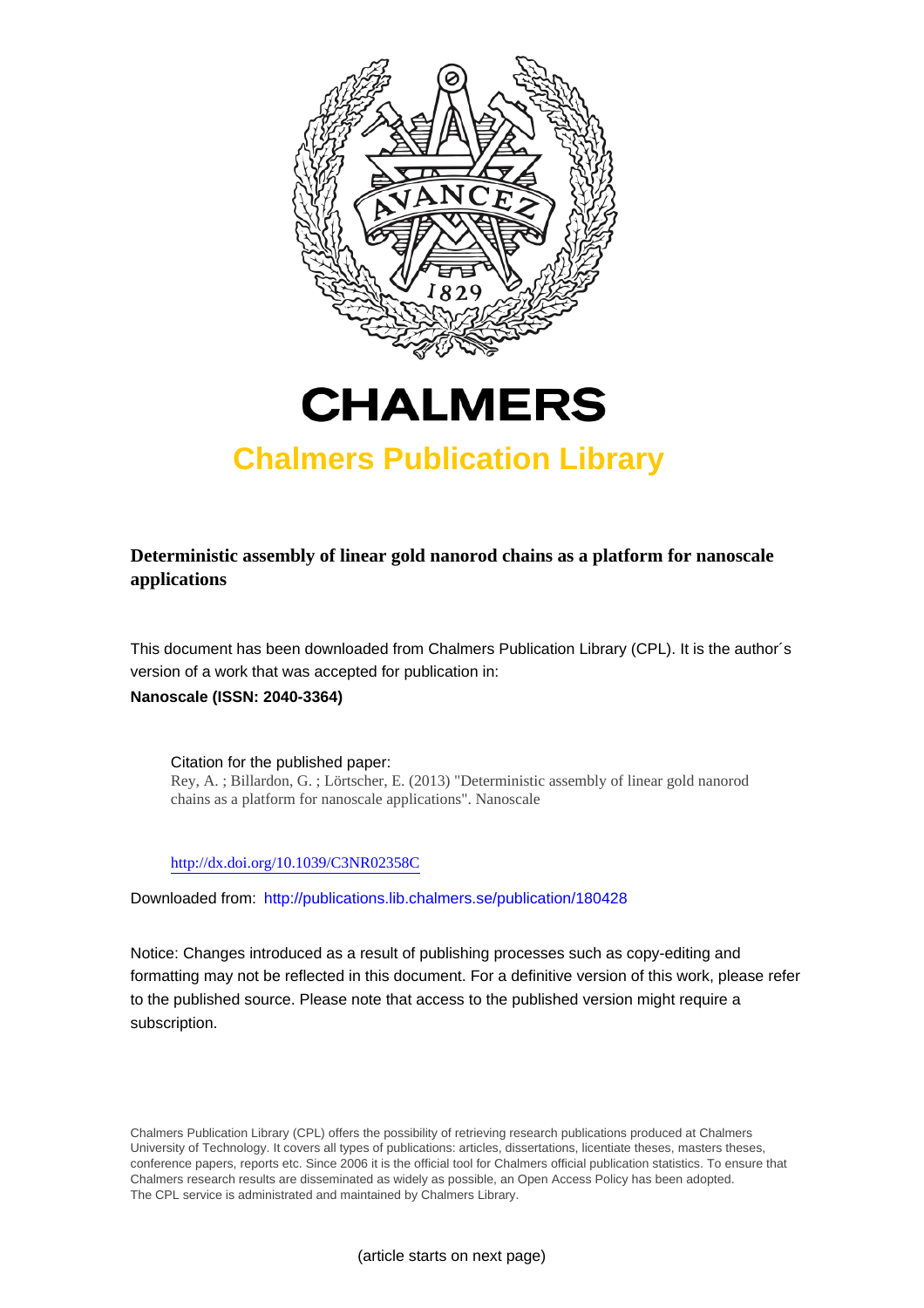# Nanoscale

## PAPER

## **RSCPublishing**

Cite this: DOI: 10.1039/c3nr02358c

Received 8th May 2013 Accepted 6th July 2013 DOI: 10.1039/c3nr02358c

www.rsc.org/nanoscale

## 1 Introduction

Inorganic nanoparticles with size dimensions and tunable properties barely achievable by conventional top-down fabrication techniques are very attractive bottom-up building blocks for nanoscale electronics<sup> $1-10$ </sup> as well as for nano-optical applications.<sup>11</sup>–<sup>14</sup> These building blocks need to be integrated and connected to the existing architecture which requires the controlled placement and spacial arrangement of nanoparticles in an efficient way over large areas. However, achieving full control over the alignment and position of such nanoparticles remains challenging.15,16 Recently, gold nanorods (Au NRs) in particular have attracted great interest owing to their elongated shape, which offers interesting physical properties for various applications ranging from electronic and optical devices to sensing and imaging or diagnostics.<sup>17-20</sup>

To render Au NRs feasible as a bottom-up platform for applications, various approaches have been investigated to

## Deterministic assembly of linear gold nanorod chains as a platform for nanoscale applications†

Antje Rey,<sup>\*ab</sup> Guillaume Billardon,<sup>a</sup> Emanuel Lörtscher,<sup>a</sup> Kasper Moth-Poulsen,<sup>c</sup> Nicolai Stuhr-Hansen,<sup>d</sup> Heiko Wolf,<sup>a</sup> Thomas Bjørnholm,<sup>e</sup> Andreas Stemmer<sup>b</sup> and Heike Riel<sup>a</sup>

We demonstrate a method to assemble gold nanorods highly deterministically into a chain formation by means of directed capillary assembly. This way we achieved straight chains consisting of end-to-end aligned gold nanorods assembled in one specific direction with well-controlled gaps of  $\sim$ 6 nm between the individual constituents. We determined the conditions for optimum quality and yield of nanorod chain assembly by investigating the influence of template dimensions and assembly temperature. In addition, we transferred the gold nanorod chains from the assembly template onto a Si/SiO<sub>2</sub> target substrate, thus establishing a platform for a variety of nanoscale electronic and optical applications ranging from molecular electronics to optical and plasmonic devices. As a first example, electrical measurements are performed on contacted gold nanorod chains before and after their immersion in a solution of thiol end-capped oligophenylenevinylene molecules showing an increase in the conductance by three orders of magnitude, indicating molecular-mediated transport. PAPER<br> **Deterministic assembly of linear gold nanorod chains**<br> **a platform for nanoscale applications?**<br>
Antibe Rey<sup>san</sup> Guillaume Billardon,<sup>8</sup> Francuel Lörschey? Kasper Moth-Poulsen,<br>
Antibe Rey<sup>san</sup> Guillaume Billardon,

control their assembly in three-dimensional (3D), two-dimensional (2D), or one-dimensional (1D) nanostructures.<sup>21,22</sup> For example, by means of large-area 2D block copolymer templates, the assembly of Au NRs in curved lines has been achieved.<sup>23</sup> Furthermore, surface interactions based on chemical functionalization and surface patterning have been used to control the assembly of arrays of Au NRs.<sup>24</sup> Typically, to obtain tight chains of Au NRs, a pre-organization by chemically linking the Au NRs in the solution phase prior to deposition is employed.<sup>25</sup>–<sup>30</sup> These methods however provide limited control over the position, orientation and linearity of the Au NR chains. Hence so far the controlled and reproducible assembly of Au NRs in straight lines with sub-10 nm distance on a generic substrate has not been achieved.

Au NRs are highly suitable electrodes for molecular electronics as their crystalline structure and small diameter of typically 20–30 nm make it possible to contact only a small number of molecules at the tip interface. Also the fact that thiols, the best studied molecular anchor group, chemically bond to Au renders Au NRs attractive for such applications.<sup>31</sup> Using a seed-mediated approach, Jain et al. fabricated single nanogap junctions in situ between lithographically prepatterned metal contacts and Au NRs.<sup>32</sup> However, deterministic control over the integration of Au NRs onto appropriate substrates and in devices remains a key challenge for exploiting their unique properties in technological applications.

A promising method for assembling the Au NRs is directed capillary self-assembly which employs pre-structured templates to achieve highly deterministic placement of the nanoparticles

ªIBM Research – Zurich, Säumerstrasse 4, 8803 Rüschlikon, Switzerland. E-mail: rey@ zurich.ibm.com; Tel: +41-44 724 8236

bNanotechnology Group, ETH Zürich, Säumerstrasse 4, 8803 Rüschlikon, Switzerland c Department of Chemical and Biological Engineering, Chalmers University of Technology, Kemivägen 4, 41296 Gothenburg, Sweden

d Department of Drug Design and Pharmacology, University of Copenhagen, Universitetsparken 2, 2100 Copenhagen, Denmark

e Nano-Science Center & Department of Chemistry, University of Copenhagen, Universitetsparken 5, 2100 Copenhagen, Denmark

<sup>†</sup> Electronic supplementary information (ESI) available. See DOI: 10.1039/c3nr02358c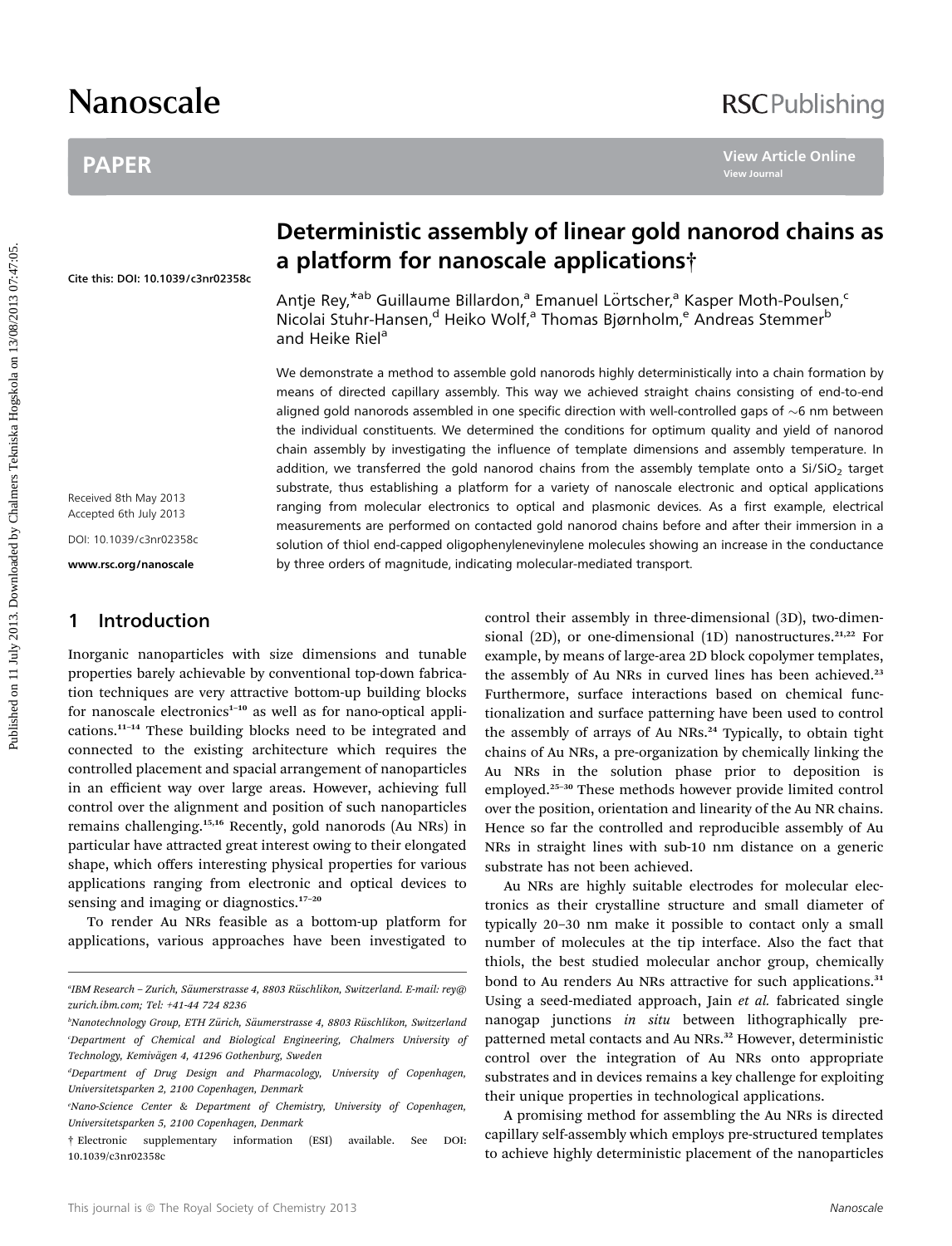in two dimensions.<sup>33</sup>–<sup>35</sup> In this method, a droplet of a colloidal solution is moved in a controlled manner over a structured polymer template to assemble particles via the three-phase contact line of a receding meniscus. By using the polymer template as a stamp, the particles can then be transferred directly onto a target substrate, e.g., an oxide-covered silicon substrate  $(Si/SiO<sub>2</sub>)$ , for further processing or onto a substrate with pre-structured leads for direct electrical measurements. The directed capillary self-assembly method was initially described to enable the deposition of symmetrical polystyrene (PS) and Au nano-spheres in arrays as well as in lines.<sup>36,37</sup> Using this method, individual Au NR dimers<sup>38</sup> and single Au NRs<sup>39</sup> were assembled into linelets and ensembles of Au NRs<sup>40</sup> directed into trenches. However, because of the anisotropic shape of the Au NRs the precise control over their orientation and their relative positioning in respect to adjacent Au NRs remained unsatisfying.

In this work we demonstrate the highly deterministic assembly, transfer, and characterization of oriented and tightly positioned Au NRs aligned end-to-end with nanometer-sized distances resulting in straight linear Au NR chains, by directed capillary self-assembly. Furthermore, we examine the constitutive correlation between the template geometry and the selectivity and quality of the assembled Au NR chains. In addition, we developed a process to transfer the Au NR chains without distortion onto a  $Si/SiO<sub>2</sub>$  substrate. Finally, the Au NR chains fabricated by this method were contacted using electron beam lithography (EBL) and lift-off technique and were electrically characterized before and after functionalization with oligophenylenevinylene (OPV-5) molecules. The assembly process developed paves the road for the controlled fabrication of highly deterministic structures for various applications in the broad fields of nano-electronics, nano-optics, as well as nano-medicine and sensors.<sup>41,42</sup>

## 2 Results and discussion

#### Assembly of highly deterministic Au NR chains

The assembly of Au NRs into pre-structured polydimethylsiloxane (PDMS) templates with high selectivity and high accuracy in terms of position and alignment strongly depends on the correlation between the size of the individual constituents of the nanoparticle colloid and the geometry of the assembly template. Therefore, the size distribution and shapes of the Au NRs influence the assembly process. The Au NRs used in this study possess an aspect ratio of  $\sim$ 3 with a surface plasmon resonance (SPR) at  $\sim$ 730 nm. They are stabilized in a cetyltrimethylammoniumbromide (CTAB) solution, which serves as a cationic surfactant and adsorbs on the Au NR surface in the form of a self-assembled bilayer bound through electrostatic interactions between the cationic head group and anionic sites on the Au surface.<sup>43</sup> Owing to the seed-mediated synthesis of the Au NRs, they are not homogeneous in all three dimensions. Diameter variations in particular are critical for accurate end-to-end alignment in template channels of a fixed width. Examination of the Au NR size distribution (see ESI, Fig. SI 1†) resulted in a mean value of 64 nm (variance  $\sigma^2 = 5$  nm) for the

length and of 24 nm ( $\sigma^2$  = 4 nm) for the diameter. The assembly templates were made from PDMS<sup>44</sup> by molding the polymer against a hydrogen silsesquioxane (HSQ) resist patterned silicon master wafer with various channel structures as shown schematically in Fig. 1. The resulting structures in the PDMS template after molding were channels designed to be 90 µm in length and with widths ranging from 20 to 90 nm. The thickness of the HSQ structures defines the channel depths and was varied from  $40 \pm 3$  nm to  $60 \pm 3$  nm and  $80 \pm 3$  nm.

For the assembly experiments, a droplet  $(\sim 50-60 \mu L)$  of the colloidal suspension of Au NRs is deposited over the entire assembly template. The droplet is then confined between the structured template and a fixed silicon slide, which pins the meniscus of the droplet close to the slide (Fig. 2a). By moving the structured template on a translational stage relative to the fixed silicon slide, the meniscus of the droplet is actively moved over the structured area of the template. In contrast to earlier capillary assembly experiments, here the stage is moved parallel to the axis of the channel structure as shown schematically in Fig. 2b. This results in the forefront of the meniscus aligning almost perpendicular to the axis of the channels (Fig. 2c). The dense accumulation of Au NRs at the meniscus directs them into the channels by capillary forces as shown schematically in Fig. 2a and b.<sup>36</sup> Owing to their anisotropic shape, the Au NRs align preferentially parallel to the forefront of the meniscus<sup>38</sup> and experience a strong capillary-induced angular momentum in the proximity of the trapping channels, which finally aligns them tightly into the channel structure (Fig. 2b). By this method, chains composed of a few tens of Au NRs can be assembled in the channels, resulting in chain lengths of up to several micrometers as indicated by the bright lines in Fig. 2c. Nanoscale<br>
in two dimensions<sup>, th</sup> in min method, a droplet of a colloidal elegation of 2.1 am ( $\omega^2$  = 4 am) for the dimension of the properties of the second by Chalmers Techniska Section and the second the method of t

### Optimization of the assembly yield by tuning the template properties and the assembly parameters

The successful assembly of Au NRs into channels requires a stringent geometrical matching between the assembly template and Au NRs in particular regarding the channel width and depth. First we investigated the influence of the channel depth in the range of 40  $\pm$  3 nm, 60  $\pm$  3 nm, and 80  $\pm$  3 nm on the assembly result. Whereas the Au NRs were not deposited into the channels if the channels had a depth of 40 nm, the assembly



Fig. 1 Template fabrication: (a) the nanoscale channels in the PDMS assembly template were fabricated by curing the polymer in contact with an HSQ master template structure with protruding lines of sub-50 nm width. Upon removing the PDMS from the HSQ template after baking, the HSQ lines are precisely replicated onto PDMS. (b) A SEM image of HSQ lines with a total length of 90 µm, a height of  $\sim$  60 nm, and a width of 38  $\pm$  2 nm fabricated on a Si wafer using EBL.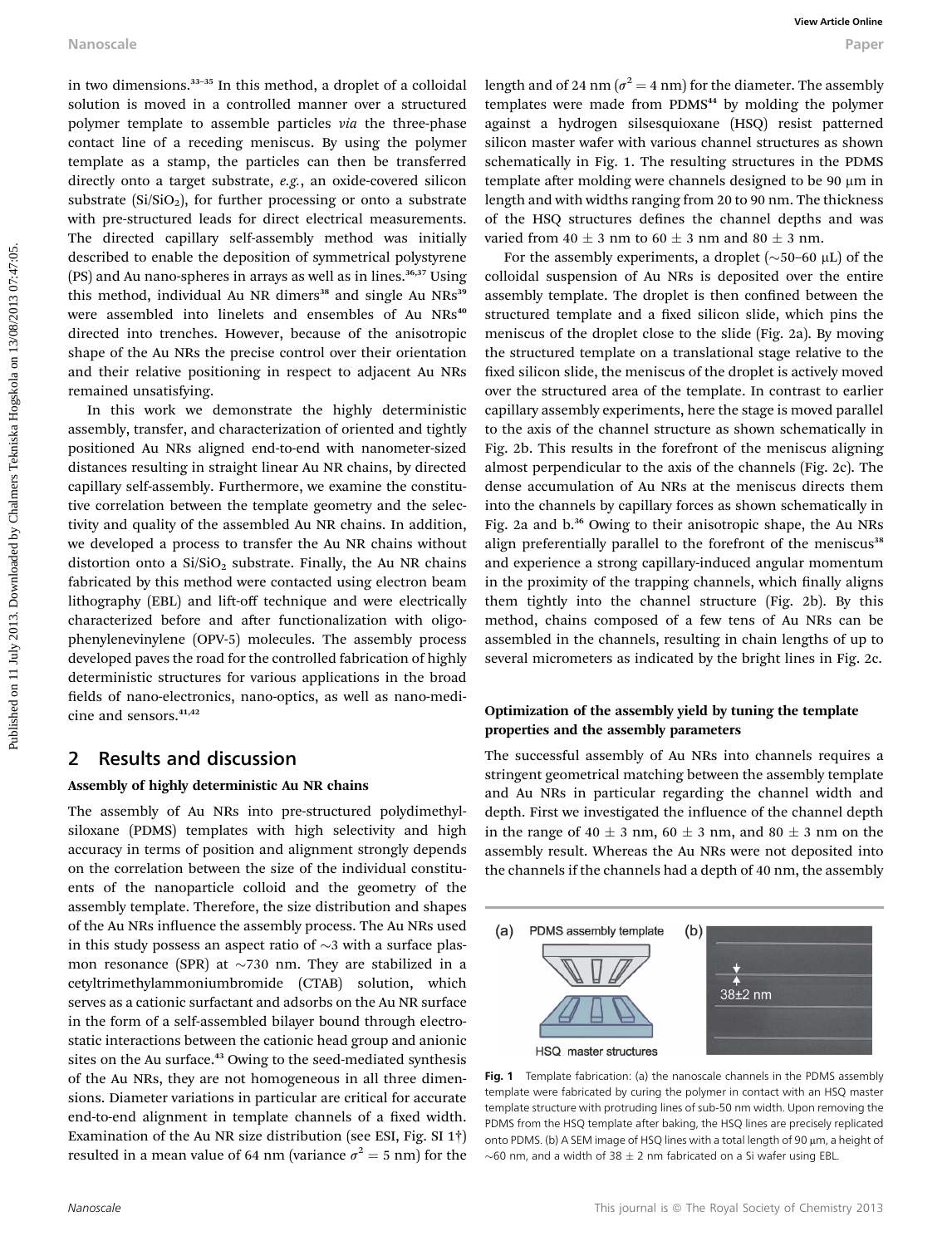

Fig. 2 Schematic description of the assembly process. (a) A colloidal droplet of Au NRs is deposited onto the polymer template and constrained by the silicon slide. The receding meniscus is moved over the template by moving the stage underneath the PDMS template relative to the slide at constant speed v. (b) The schematic top view shows that the meniscus is formed perpendicular to the channel structures, with the moving direction parallel to the channels. The Au NRs are thereby deposited into the channels by capillary forces, which direct them from a preferentially perpendicular orientation in the meniscus to an orientation enforced by the channel. (c) An optical microscopy image taken during the assembly shows 90 µm long channels and 60 nm wide channels (each bracket indicates six parallel channels). The bright spots in the channels are the deposited Au NRs. Scale bar is 4 um.

into 60 nm and 80 nm deep channels was successful. It was not expected that the assembly into 40 nm deep channels would not work as the diameter of the rods was only 24 nm and also as Kuemin et al.<sup>38</sup> reported the successful assembly of individual Au NRs with the same dimensions in short  $37 \pm 2$  nm deep linelets (lateral dimensions were  $52 \pm 3$  nm  $\times$  138  $\pm$  3 nm). The fact that for assembly in long lines (compared to Kuemin et  $al.^{38}$ ) obviously deeper channels are required indicates that the corresponding assembly mechanism differs from that for short linelets. During the assembly in long channels we can observe that individual Au NRs are released from the meniscus, travel along the channel, and are eventually deposited next to the previously assembled Au NR in the channel. A similar behavior has been observed by Malaquin for the assembly of 500 nm diameter polystyrene particles into lines.<sup>36</sup> Here, we assume that this event is induced by the axial gradient of the capillary pressure in the channel which drives the axial liquid flow. The maximum reach of this effect is then the penetration length of the fluid drawn into the channel by capillary suction. The penetration length is proportional to the square root of the channel depth<sup>45</sup> and thus deeper channels would facilitate the deposition of the nanorods in this way. If not explicitly mentioned otherwise, all experiments described below were performed with the optimal channel depth of 60  $\pm$  3 nm.

In addition to the template geometry, other process-related parameters also have a strong influence on the assembly experiments. In particular the assembly yield was found to be highly sensitive to changes in the assembly temperature,  $T_{\text{assembly}} = (T_{\text{dew}} + \Delta T)$ ,<sup>39</sup> where  $T_{\text{dew}}$  is the temperature at the dew point. Evaporation of the solvent depends on  $T_{\text{assembly}}$  and promotes a laminar flow within the droplet, which drives the nanorods towards the meniscus where they form a densely packed accumulation zone.<sup>36</sup> We observed that the density of the accumulation zone, which is linked to the assembly temperature, directly influences the assembly yield. To assemble the nanorods into chains requires a constant supply of nanorods at single spots (where the lines are) and therefore



Fig. 3 Influence of channel width on NR assembly. Three assembly templates with different line widths and their schematics are shown in (a)–(c). After the assembly, about 9 nm of Au was evaporated onto the PDMS templates to enable SEM examination. (a) A channel width of less than 30 nm is too narrow to trap and assemble Au NRs. By chance, a single Au NR did remain on one location after assembly, however all the lines were empty ( $\Delta T = 27$  K). (b) If the channels are more than 50 nm wide, the Au NRs no longer align axially owing to additional rotational degrees of freedom ( $\Delta T = 23$  K). (c) If the channels have the optimal channel width of 40  $\pm$  5 nm, the Au NRs are aligned end-to-end and axially in the channels ( $\Delta T = 27$  K). (d) The assembly process is highly selective and the NRs are deposited only into the channels ( $\Delta T = 27$  K). The apparent bending of the channels is due to charging of the PDMS substrate during SEM imaging.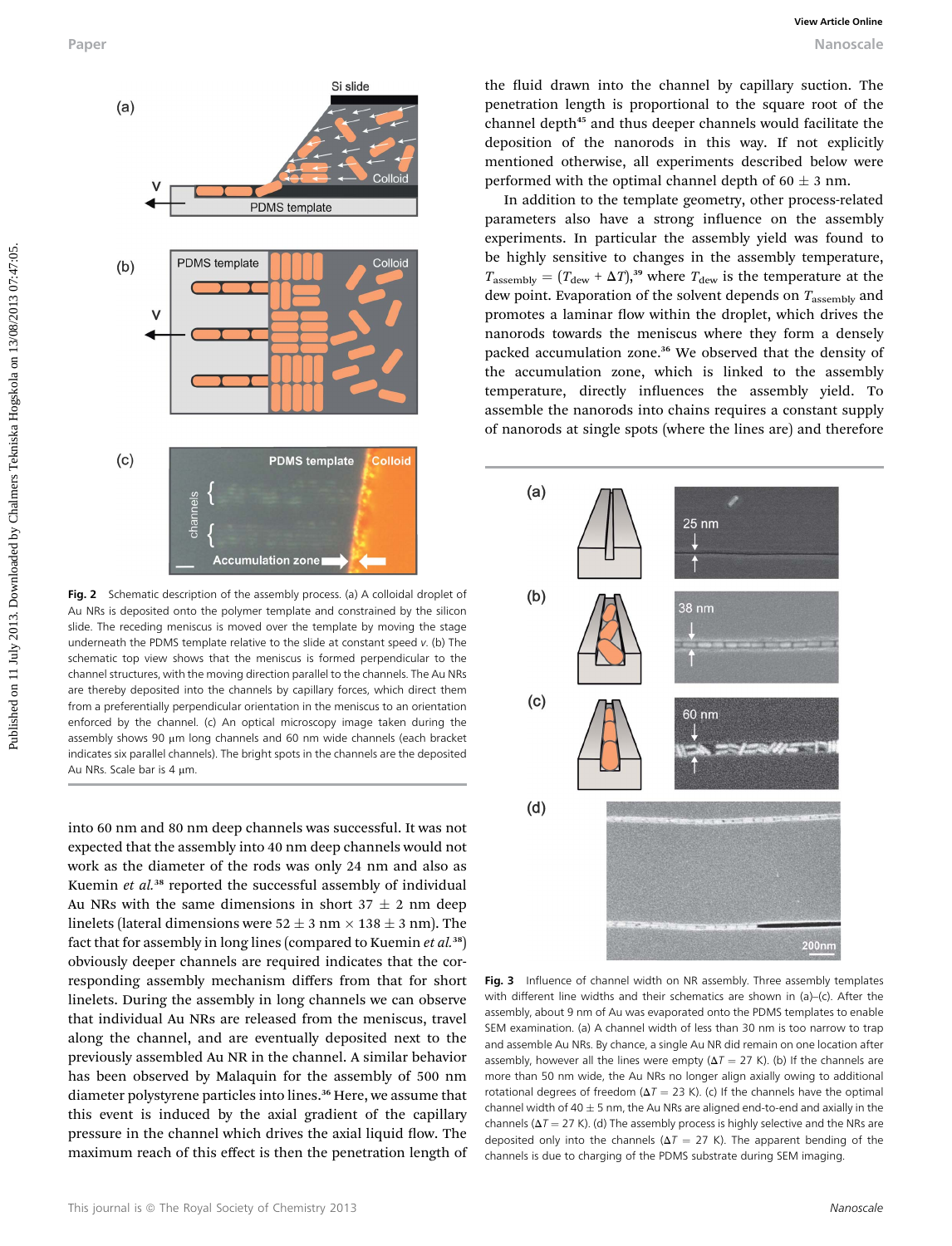the nanorod supply at these spots defines the length of the chains.

To optimize the yield and the orientation of the Au NRs in the channels towards an end-to-end chain-like formation, a series of assembly experiments was conducted in which the channel width and the assembly temperature  $T_{\text{assembly}}$  were varied (from  $\Delta T$  = 16 K to  $\Delta T$  = 31 K). For channel widths below 30 nm, not a single Au NR assembled into the channels; in rare cases a rod was found on top of the PDMS surface, to evidence that the meniscus has been moved over the template at all (Fig. 3a). This finding can be explained by the CTAB bilayer that adsorbs on the Au NR surface, thereby forming a layer with a thickness of  $3.2 \pm 0.2$  nm,<sup>46</sup> which increases the apparent Au NR diameter to approx. 30 nm, preventing the Au NRs from assembling into channels of comparable width for simple geometrical reasons. For channels wider than 50 nm, the Au NRs will settle into the channels, but have some remaining degrees of freedom to tilt. Hence, they do not preferentially align strictly along the channel's axis, in the worst case reaching even maximal tilt angles of  $90^\circ$  as shown in Fig. 3b. Our experimental findings yield an optimal channel width of  $40 \pm 5$  nm for a highly deterministic assembly of the Au NRs in two dimensions into an oriented linear chain-like formation (Fig. 3c).

In addition, the assembly experiments were evaluated, both qualitatively and quantitatively. For a quantitative assessment of the assembly, we define the filling factor (FF) given by the section of the channel filled by Au NRs in respect to the entire channel length of 90  $\mu$ m (Fig. 4a.1). This FF definition disregards details of the orientation or segmented distributions and interruptions of the Au NR chains in the channels. Hence, also a qualitative evaluation is necessary, and we define the following four criteria that need to be fulfilled so that the assembled particles form a highly deterministic Au NR chain (Fig. 4a.2). The first criterion (i) is related to the 2D orientational degrees of freedom of the Au NRs within the channel, assuming that they lie flat on the channel bottom. Hereby,  $\theta$  quantifies the misalignment angle of the axis of the assembled Au NRs with respect to the channel axis (Fig. 4a.2.i). Our goal was to reduce any angular degree of freedom that could lead to variations in the inter-particle gap sizes and contact areas. We consider angles of  $|\theta| < \pm 15^{\circ}$  as tolerable and those chains to be acceptable in terms of criterion (i). The second criterion (ii) is necessary because the colloidal Au NR solution exhibits large variations of particle shapes and sizes (see ESI 1†). Criterion (ii) thus describes the uniformity of the Au NR chain compositions, which can be disturbed if sphere-like nanoparticles present in the solution are trapped. These small-aspect ratio nanoparticles Nanoscale<br>
the nanorod supply at these spots defines the length of the **andidises**. However, the space of the distance of the anti-<br>
the channels would and the distance of the ALMES in diffusive state and that is a propor



Fig. 4 (a) Quantitative and qualitative criteria to describe the assembly yield and quality. (b) The evaluation of the assembly experiments is plotted as a function of the temperature ( $\Delta T = T_{\rm droplet} - T_{\rm dew}$ ) for different channel widths. Experiments fulfilling criteria (i)–(iv) are represented as green bubbles and non-matching experiments as gray bubbles. The size of the bubble and the percentage value refer to the filling factor FF of the respective assembly experiment. The red numbers in the graph correspond to particular experiments which are discussed in the text. If an experiment was done several times with the same parameters, the results from the experiment with the highest filling factor (FF) were chosen.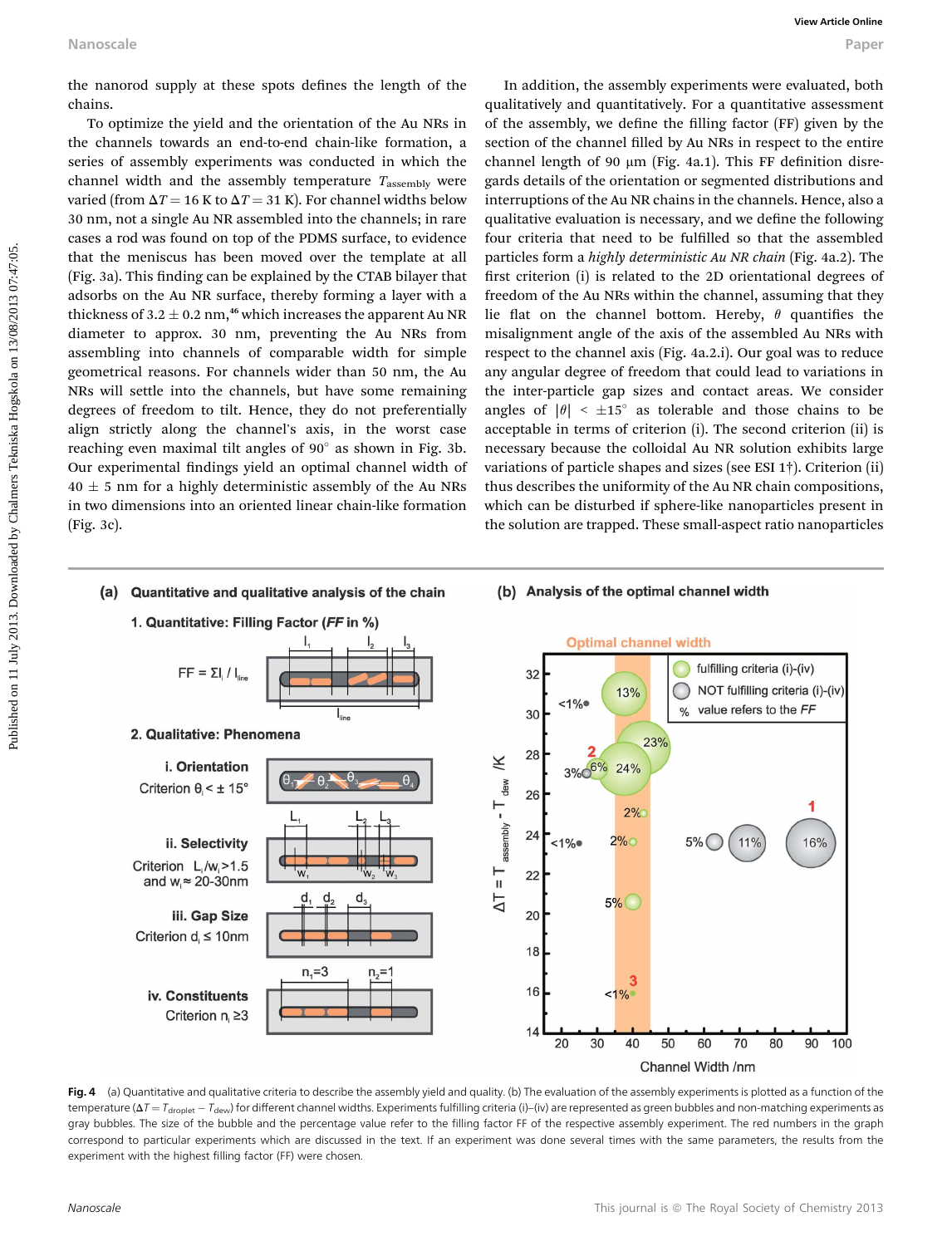can lower the yield of the Au NR chains. We consider the second criterion fulfilled if all particles with length  $L$  and width  $w$  that are aligned in a chain have an aspect ratio of  $L/w > 1.5$  and a width  $w$  in the range of 20-30 nm (Fig. 4a.2.ii). The third criterion (iii) describes the inter-particle distances between the Au NRs as measured using SEM. It is considered fulfilled for gap sizes  $d$  smaller than 10 nm (Fig. 4a.2.iii). The final criterion (iv) considers the overall Au NR chain length defined by the number of Au NRs,  $n$ , constituting a chain. We define that for criterion (iv) to be fullled the chain must consist of at least three constituents *n* in a row ( $n > 3$ ) (Fig. 4a.2.iv). Consequently, monomers and dimers are not considered to be chains. Only if all four criteria  $(i)$ – $(iv)$  are fulfilled, do we consider the assembled Au NRs to indeed form a highly deterministic Au NR chain.

The experimental results of varying the channel width and assembly temperature are summarized in Fig. 4b, which shows the statistical analysis of the assembly performance.

When comparing experiments performed at the same process temperature of  $\Delta T = 23.5$  K, an increasing FF with increasing channel width of the structured template can be observed. Under these conditions, the FF increases from below 1% for 25 nm wide channels to 16% for 90 nm wide channels (point 1 in Fig. 4b). However, only for narrow channel widths of 30-45 nm will all four quality criteria for Au NR chains defined above be fulfilled simultaneously (as illustrated by the green bubbles in Fig. 4b). If considering both the maximum FF and the criteria for the highly deterministic Au NR chains, a channel width in the range of 35–45 nm is determined to be optimal as can be seen from the experiments at point 2 in Fig. 4b at  $\Delta T =$ 27 K with  $FF = 24\%$ . Therefore, we define the optimal channel width as that width which fulfills the quality criteria (i)–(iv), yielding the maximum FF (Fig. 4b). For the optimal channel width of 40  $\pm$  5 nm we observe a step-like increase in the FF from FF  $\leq$  5% at  $\Delta T$  < 25 K (experiment point 3) to FF up to 24% at  $\Delta T > 25$  K. Puper<br> **Published on 22** M and consider the second by Chalmers Society and the second of the published on 11 July 2013. Downloaded by Chalmers Society and the published by Chalmers Society and the second of the second by

Next, also the lengths of the individual Au NR chains assembled were examined. Accordingly, we counted the number of chains consisting of a certain number of Au NRs according to criteria (i)–(iv). Fig. 5 shows that short chains of  $n < 10$  are the majority with 80% and that about 20% of the chains consist of more than 10 Au NRs resulting in chain lengths of up to 4  $\mu$ m (Fig. 5).

#### Transfer of the assembled Au NR chains

The Au NRs trapped in the assembly template channels can be transferred onto a  $\text{Si/SiO}_2$  substrate by micro-contact printing.<sup>37</sup> By using the assembly templates with the trapped Au NR chains as stamp the Au NR chains were transferred from the template onto the target substrate. The target substrate was typically a highly doped piece of p-type Si wafer with a 30 nm layer of  $SiO<sub>2</sub>$ covered with a 50 nm thick polymethylmethacrylate (1% PMMA in anisole) layer. The PMMA serves as an adhesion layer for transferring the Au NRs. Our experiments show that the depth of the assembly channels is crucial for the yield of transfer because of the competing adhesion forces of the substrate–NR interface and the PDMS-channel–NR interfaces. The Au NRs



Fig. 5 The histogram depicts the analysis of three assembly experiments with  $\Delta T_1 = 27$  K,  $w_1 = 38$  nm,  $\Delta T_2 = 28$  K,  $w_2 = 43$  nm,  $\Delta T_3 = 31$  K,  $w_3 = 38$  nm and a channel depth of 60  $\pm$  3 nm for all three experiments. First, the Au NRs in the individual chains were counted. Then the number of chains with a particular number of Au NRs is given in percentage of their appearance in the channels of the nanostructured template. Only those Au NRs that were compliant with all four quality criteria (i)–(iv) were counted.

that had been assembled into the 80  $\pm$  3 nm deep channels could not be released from the polymer template by this printing method, because they are too deeply trapped in the channel. In contrast, the method performs well for channels with 60  $\pm$  3 nm depth. Fig. 6a shows the Au NR chains embedded in PMMA after the transfer from the 60 nm deep channels. Because the Au NRs need to be in intimate contact with the target substrate for further processing, the PMMA adhesion layer was removed subsequent to the transfer by exposing the substrates to oxygen plasma (see also ESI 2†). The substrates were finally rinsed in acetone and isopropanol and dried with  $N_2$ . As demonstrated in Fig. 6b, the chain-like formation of the Au NRs could be preserved. For the resulting Au NR chains, the inter-particle distances were measured by SEM to be in the range of 5–7 nm (Fig. 6c), not altered by the oxygen plasma treatment within the experimental resolution available for gap-size measurements.

The gap sizes are considered plausible taking into account a CTAB bilayer of  $\sim$ 3.2 nm thickness on the Au NR surface, which would correspond to gaps of approx. 6 nm when disregarding interlayer interdigitation. This estimation is in good agreement with our experimental findings, and we conclude therefore that the gap between the Au NRs is defined primarily by the thickness of the CTAB bilayer acting as the spacer rather than any other assembly parameters.

#### Electrical characterization of the Au NR chains

The target substrates were pre-patterned with large Au contact pads to enable electrical contacting of the sample in a needle probe setup. The printed Au NR chains were wired to the contact pads by EBL, metallization and lift-off technique. This was done by first mapping the Au NR chains in respect to predefined markers on the target substrates using SEM. A PMMA resist (4% in anisole) was spin-coated onto the substrate and selectively structured by EBL. After the development of the resist, a layer of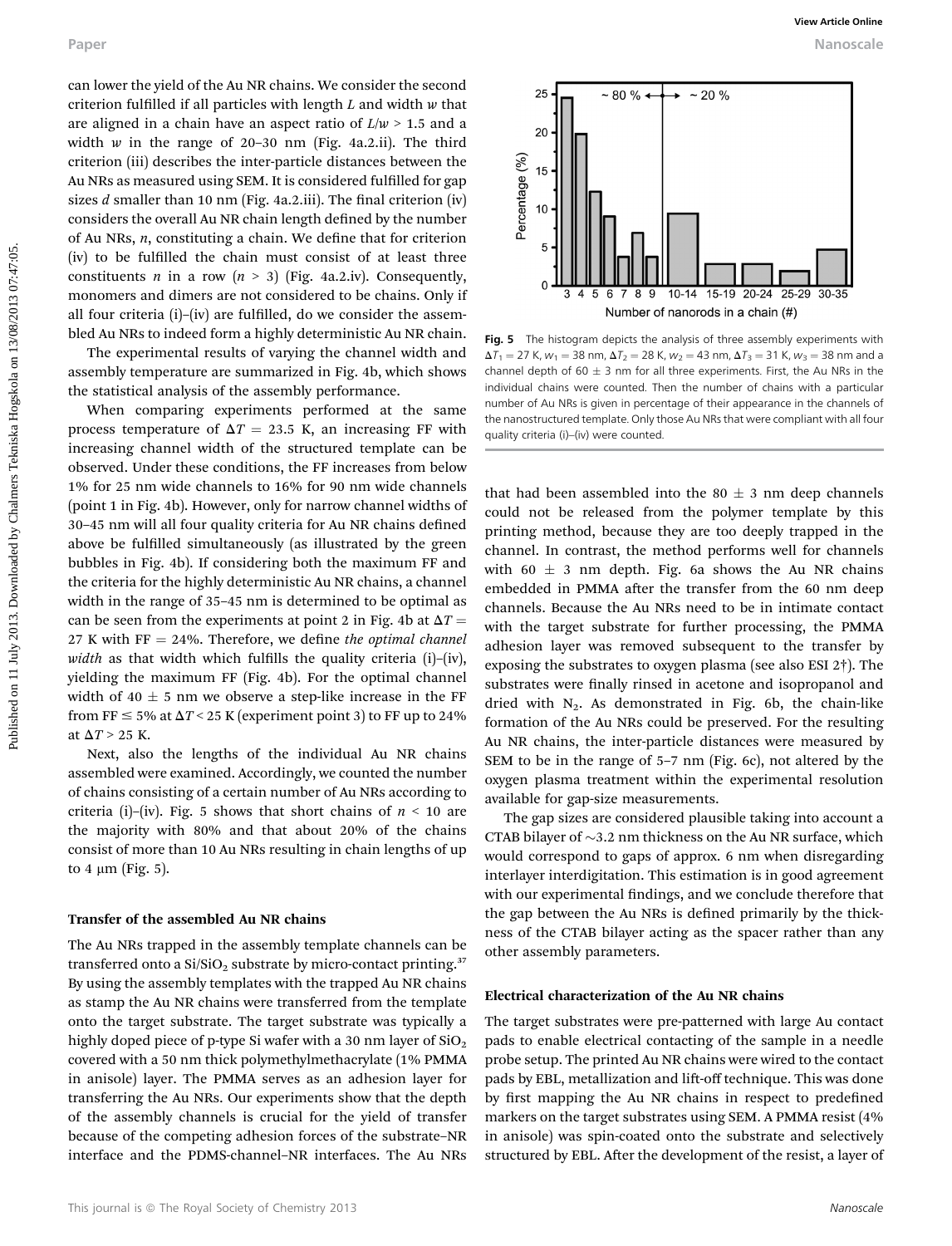Nanoscale Paper



Fig. 6 (a) An Au NR chain printed on a Si/SiO<sub>2</sub> substrate using an ~50 nm thick PMMA adhesion layer. (b) The PMMA was etched away by oxygen plasma. After additional cleaning of the samples with acetone and isopropanol, the Au NRs preserve their original position. (c) The interparticle distances between the Au NRs were measured by SEM to be between 5 and 7 nm.

5 nm titanium (Ti) and 50 nm Au was evaporated onto the sample and a lift-off step removed the excess material and revealed the desired electrode structures. To remove possible contamination that may have been trapped during the various processing steps, the samples were cleaned in fuming nitric acid for 1 min, then rinsed in water and dried with  $N_2$ . The resulting devices comprise a linear 1D Au NR chain with nanometer-sized junctions wired to Au leads. Au NR chain devices prepared in this way were electrically characterized under vacuum at ambient temperature (293 K). As an example, a sample consisting of three Au NR chains contacted in parallel is shown in Fig. 7a. Fig. 7b shows the corresponding I–V characteristics of the three parallel chains with 12 gaps for each line, measured in a voltage range of  $-10$  V to  $+10$  V. The current is found to fluctuate between  $\pm 1$  pA, indicating the noise level of the setup (Fig. 7b, gray curve). The low conductance indicates that no conductive percolation path by possible melting of the Au NR chain has been created during the contact fabrication process and that the nanogaps are still present.

With their metallic characteristic and restricted tip surface area (<1  $\mu$ m<sup>2</sup>), the Au NR chains are ideal as electrodes for molecular charge transport measurements. In the next step, we therefore integrated functional organic molecules into the Au NR chains as a first demonstration of the Au NR platform for nano-electronic applications. The sample was immersed for 48 h into a 1 mM solution with thiol end-capped OPV-5 molecules dissolved in tetrahydrofuran (THF). The OPV-5 molecule was chosen because of its relatively high electrical conductance (Fig. SI 3<sup>†</sup> shows the molecular structure of the OPV-5).<sup>47</sup> Directly after OPV-5 immersion, the Au NR chain device was characterized under vacuum at room temperature (293 K). A significantly higher current flow (Fig. 7b, red curve) than in the measurement of the same device prior to functionalization was observed. At an applied voltage of 10 V, a current of 1 nA is detected, which is three orders of magnitude higher than the value measured (limited by the noise level) prior to immersion in the OPV-5 solution as shown in the inset of Fig. 7b. The OPV-5 molecule has five benzene rings connected through four double bonds, resulting in a total length of 3.2 nm. Thus the molecule is too short to directly bridge the gaps of  $\sim$ 6 nm between the individual Au NRs. Our measurements indicate that the



Fig. 7 (a) Three Au NR chains were contacted in parallel. The white arrow indicates a nanoparticle that does not meet criterion (ii) for highly deterministic Au NR chains and disrupts the chain formation. Owing to the very large gap, this line is nominally deactivated for electrical characterization. (b) The I–V characteristics were measured before (grey curve) and after immersion in OPV-5 molecules (red curve). The inset shows the double logarithmic representation log(/)log(V) in the range of 2 to 10 V.

molecular building blocks significantly increase the conductivity of the nanogap and promote tunneling currents across the Au NR chain by molecular-mediated transport. In gaps less than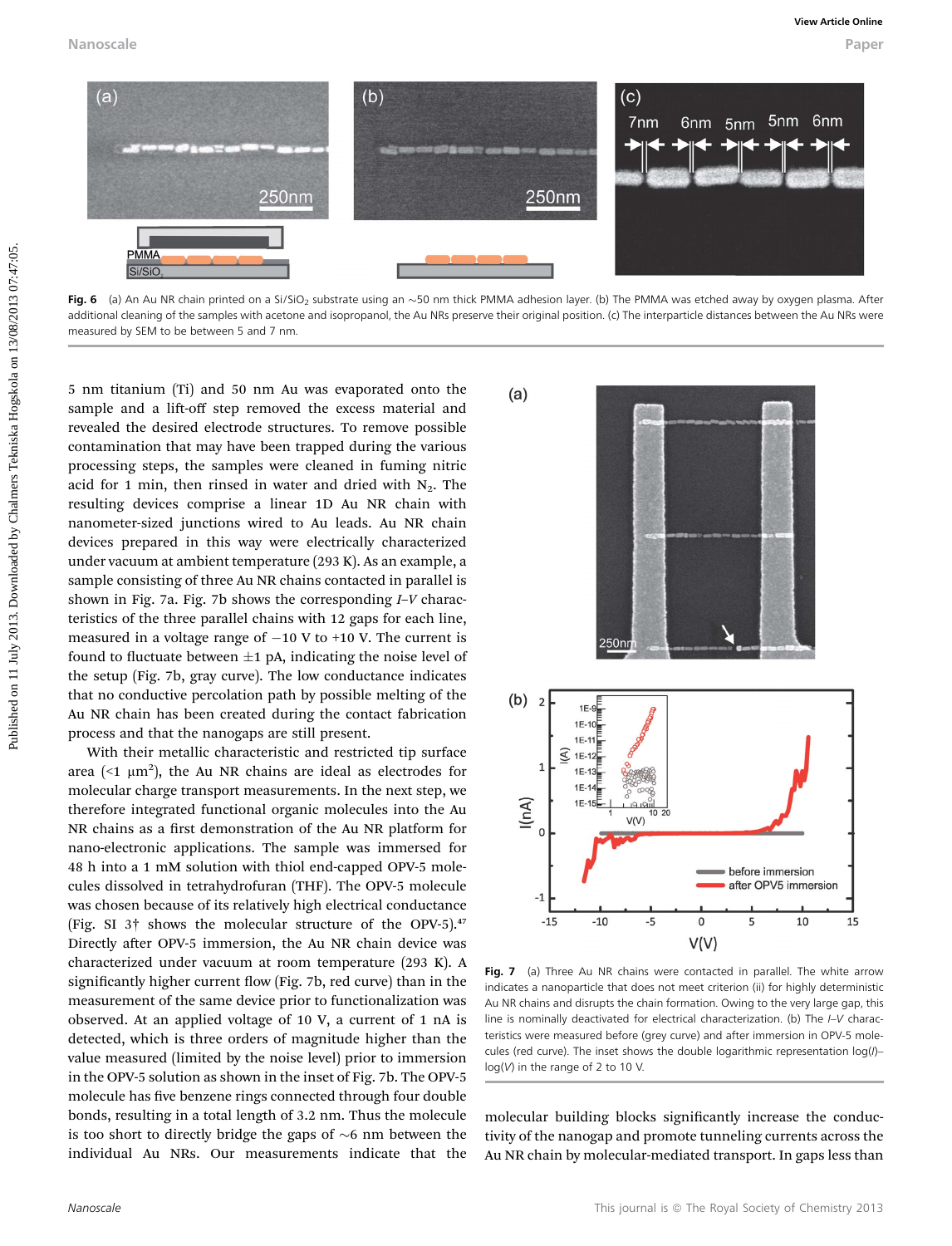6 nm, an aromatic  $\pi$ – $\pi$  coupling between adjacent molecules would be possible, which was shown to be sufficiently efficient to allow for the controlled formation of molecular bridges between electrodes.<sup>48,49</sup>

## 3 Conclusions

In summary, this study demonstrated the well-controlled and reproducible assembly of linear gold nanorod chains up to 4 mm in length with a gap size of about 6 nm and their transfer to a generic silicon substrate. The gap size was found to be well defined by the protecting surfactant CTAB bilayer. It is assumed that by exchanging the CTAB bilayer on the Au NRs with another surfactant in solution, the gap between the Au NRs for the assembly can be tailored to a large extent. This would allow the fabrication of tailored Au NR chains of various lengths for molecular building blocks or with variable gap sizes for optical or plasmonic applications. We show that the parameter window for successful assembly of the anisotropic gold nanorods into strictly linear chains is very narrow and the critical parameters were identified to be the channel width and depth (in respect to a given nanoparticle size), and the assembly temperature. These parameters were studied and found to be optimal with 40  $\pm$  5 nm for the width, 60  $\pm$  3 nm for the depth, and  $\Delta T \ge 25$  K for the assembly temperature (note that the upper  $\Delta T$  is limited by pinning effects; experiments with  $\Delta T$  up to 31 K were performed) in the specific case of Au NRs with  $\sim$  64 nm length and  $\sim$  24 nm width. The precise alignment shows the high impact and versatility of the capillary assembly technique, which enables very accurate deposition of highly anisotropic nanoparticles if the appropriate parameters are used. At this high level of assembly, the main limiting factor for the experiments is the non-homogeneous size of the Au NRs, which was found to have a determinant influence on the assembly. Puper<br> **Example on 11** Automatic numerical control of the different indicense this charge is a control of the spin by Chalmers Telescond Control in the Chalmers Telescond Control in the Chalmers Telescond Control in the C

Furthermore, the Au NR chains were electrically contacted and measurements could be performed on samples prior to and after immersion into a solution of OPV-5 molecules. After immersion, the conductance increased by three orders of magnitude at 10 V, adducing evidence for molecule-mediated transport. The platform is thus ideally suited to serve as a test bed for long molecular wires. Moreover, optical experiments investigating strong field enhancements due to concentration of plasmonic modes are currently ongoing.

Therefore, the established method serves as an excellent platform to fabricate structures for applications in nano-electronics and nano-optics.

## 4 Experimental section

#### Template fabrication process

Assembly templates were produced by molding liquid poly(dimethylsiloxane) (PDMS) against a Si master comprising fin-like nanostructures (see Fig. 1a). The fins are fabricated by spincoating the negative resist hydrogen silsesquioxane (HSQ, see Table SI 4†) on a Si wafer and exposing thin lines by EBL (aperture 10  $\mu$ m, 20 kV, line dose was varied depending on line

thickness). After exposure, the HSQ was developed in sodium hydroxide (1%) for 90 s and annealed at 400  $^{\circ}$ C for 1 h. These n-like HSQ-structures can be reused several times as the master for molding the PDMS templates.

For the replica-molding process the PDMS was squeezed between the wafer master and a glass backplane. The latter was exposed to vinyltrichlorosilane (97%, ABCR, Karlsruhe, Germany) in a desiccator (2 min, 200 mbar) to promote the adhesion to PDMS. To enable easy removal of the PDMS from the wafer templates, the Si was coated with  $1H$ ,  $1H$ ,  $2H$ ,  $2H$ -peruorodecyltrichlorosilane from the gas phase in a desiccator (2 min, 25 mbar), followed by thermal annealing (60  $\degree$ C, 50 mbar, 1 h). Molds were cured (48 h, 60 $\degree$ C) before the PDMS together with the supporting glass backplane were detached from the silicon master. The templates were then rinsed in ethanol for 24 h to extract low-molecular-weight silicone oils and dried for 30 min at 20 mbar at room temperature.

#### Preparation of the Au NR suspension

The Au NRs that are stabilized in a cetyltrimethylammoniumbromide (CTAB) solution (Nanopartz Inc., USA) have an aspect ratio of 3.2 and a surface plasmon resonance (SPR) peak at 729 nm. By centrifuging, decanting, and adding CTAB, the free CTAB concentration in the solution was adjusted to 0.9 mM, in accordance with the critical micelle concentration (cmc).<sup>50</sup> At concentrations lower than the cmc, the colloidal solution is not stable and the gold nanorods tend to agglomerate during the assembly. The Au NR suspension was filtered using Millex-LG,  $0.2 \mu m$ , hydrophilic PTFE pore filters (Millipore, Zug, Switzerland) and was centrifuged again to adjust the concentration of the Au NRs to  $cNR = 10^{12}$  nps per mL. A droplet of  $\sim$ 50–60 µL of the suspension was used for each assembly experiment.

#### Capillary assembly experiments

The capillary assembly experiments were conducted in a setup described earlier.<sup>39</sup> Briefly, the home-built setup enables control of the speed of the moving meniscus as well as of the temperature of the Au NR suspension during the assembly. The PDMS templates were fixed onto a Peltier element, which itself sits on a linear translational stage. A droplet of the Au NR colloid solution was injected between the assembly template and a stationary mounted silicon slide (size  $\sim$   $(1 \times 10)$  cm<sup>2</sup>) at a distance of  $\sim$ 2 mm above the PDMS template. Prior to their use, the silicon slides were rendered hydrophobic by adsorbing dodecyltrichlorosilane (97%, ABCR, Karlsruhe, Germany) from the gas phase in a desiccator (10 min, 200 mbar). The speed for all experiments was set to 0.1  $\mu$ m s<sup>-1</sup>. The meniscus forms an angle of 50  $\pm$  10° with the PDMS template, slightly varying during the assembly. To account for possible variations in the humidity (varying in the range of 30% to 60%) and ambient temperature, the assembly temperatures were adjusted relative to the dew point,  $T_{\text{dew}}$ . If an experiment was done several times with the same parameters, the results from the experiment with the highest filling factor (FF) were chosen for the table in Fig. 4b.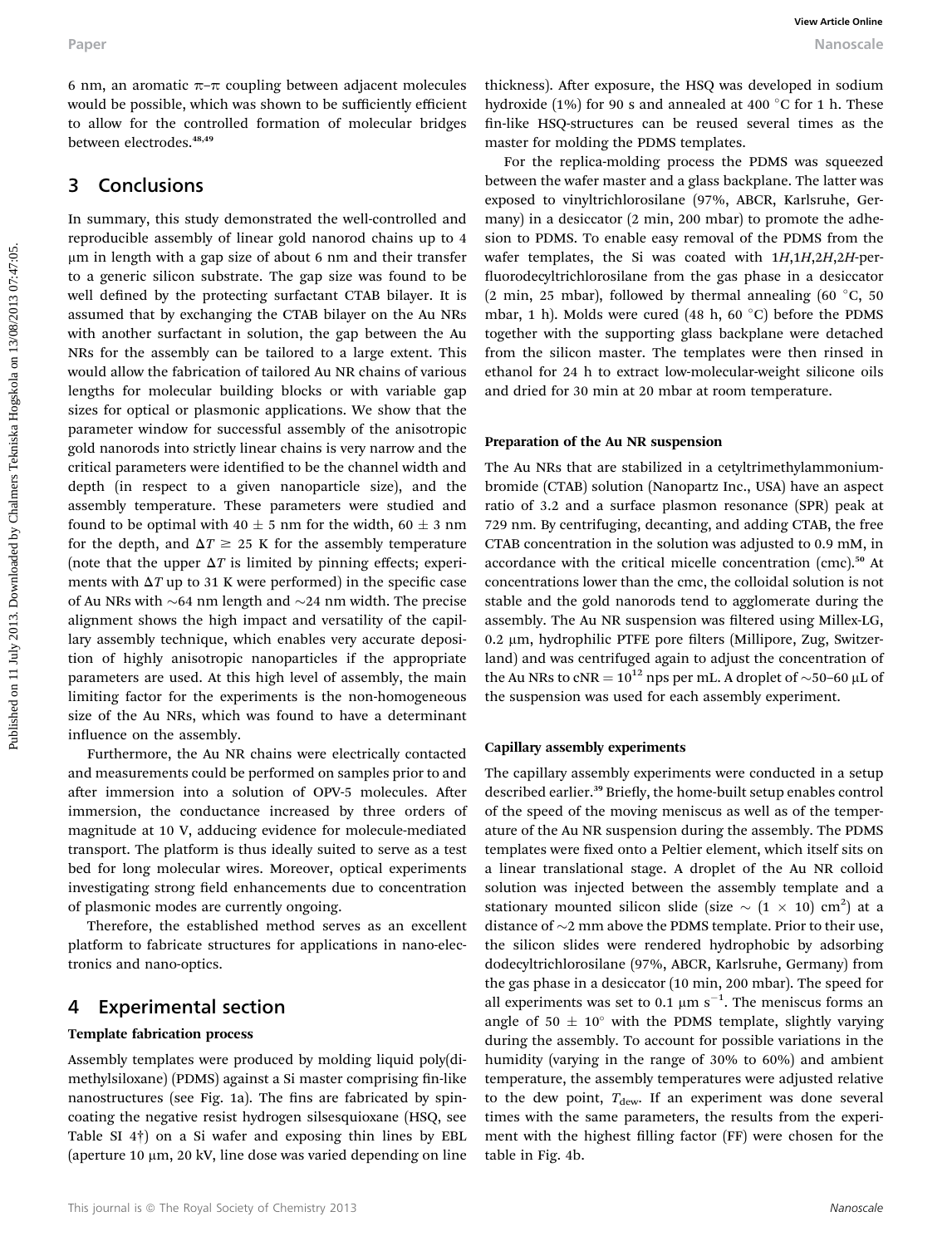### Au NR transfer method

The transfer of the Au NRs from the PDMS assembly template onto the target  $Si/SiO<sub>2</sub>$  substrate by micro-contact printing was done using a home-built tool. A droplet (10 µL) of poly(methyl methacrylate) (PMMA, 1% in anisole, 950k) was sandwiched between the assembly template and the target substrate by applying a force of  $\sim$  50 N and subsequently heated up to 130 °C for 10 min. After cooling the setup down to room temperature, the assembly template was released and the Au NRs were transferred onto the target substrate, embedded into the PMMA layer. The approximately 50 nm thick PMMA layer was removed by several oxygen plasma cycles with pauses of  $\sim 60$  s in between to avoid heating. The NR chains were examined by SEM imaging and the inter-particle distances were measured to be  $\sim$ 6 nm. The measurements are restricted in precision related to the resolution limit of the SEM (Hitachi, SU8000) which is in the order of  $\sim$ 1.5 nm at 10 kV. Nanoscale<br>
Nanoscale<br>
16 ASR (name)<br>
16 The transfer of the AU ASB assumed by the published on 11 December 2013. The statistical on the target SiNO, a<br>
16 and the transfer of the AU ASB and the Sina and the Sina and the S

#### Preparation of Au NR chain samples for measurements

Highly doped (p-type, 0.002-0.003  $\Omega$  cm) Si wafers with a 30 nm thin thermal  $SiO<sub>2</sub>$  layer were used as target substrates. Metal pads comprising 10 nm Ti/80 nm Au and having a size of (250  $\times$ 250)  $\mu$ m<sup>2</sup> were patterned using UV photolithography and lift-off technique. To connect the nanorods with the prefabricated metal pads, EBL was performed with a Raith e-line tool. PMMA (4% in anisole, 950k) was spin-coated onto the target substrate (4000 rpm, 40 seconds), cured on a hot plate (185  $\degree$ C, 90 seconds), and then exposed (10  $\mu$ m aperture, 10 kV, 180  $\mu$ C  $cm^{-2}$  area dose). The resist was developed in an isopropanol– water mixture (IPA–H<sub>2</sub>O = 3 : 1) for 50 s in an ultrasonic bath. A 5 nm Ti/50 nm Au layer was evaporated, and lift-off was done in acetone, followed by isopropanol rinsing and nitrogen drying. Immersion of the sample in the molecule solution was done under argon atmosphere for 48 h. The electrical characterization was performed in a four-probe setup under vacuum (5  $\times$  $10^{-2}$  mbar) using an Agilent Semiconductor device analyzer B1500A.

### Chemical synthesis of molecules

The  $(E,E)$ -1,4-bis[4-{ $(E)$ -4-(acetylthio)styryl}styryl]-2,5-didodecylbenzene (OPV-5 Ac) molecule was synthesized according to known synthetic procedures.<sup>51</sup> In brief, the molecule was synthesized via Wittig-type reactions. The thiols were protected as their tert-butyl thioethers throughout the reaction sequence and converted into labile acetyl-protected thiols in the last reaction step. Boiling the OPV-5 Ac in toluene containing trace amounts of iodine yielded the all-trans compound as paleyellow crystals.

## Acknowledgements

The work was supported by the European Community Seventh Framework Program (FP7/2007-2013) under the Grant Agreement No. 213609 "SINGLE". The authors thank H. Schmid for support in SEM imaging, V. Schmidt, B. Gotsmann, C. Kuemin and M. Klein for discussions, M. Tschudy, U. Drechsler,

D. Caimi and R. Beyeler for their technical contributions, and W. Riess for continuous support.

## Notes and references

- 1 A. Zabet-Khosousi and A.-A. Dhirani, Chem. Rev., 2008, 108, 4072.
- 2 J. M. Wessels, H. G. Nothofer, W. E. Ford, F. von Wrochem, F. Scholz, T. Vossmeyer, A. Schroedter, H. Weller and A. Yasuda, J. Am. Chem. Soc., 2004, 126, 3349.
- 3 C. P. Husband, S. M. Husband, J. S. Daniels and J. M. Tour, IEEE Trans. Electron Devices, 2003, 50, 1865.
- 4 J. Liao, L. Bernard, M. Langer, C. Schönenberger and M. Calame, Adv. Mater., 2006, 18, 2444.
- 5 L. Bernard, Y. Kamdzhilov, M. Calame, S. J. van der Molen, J. Liao and C. Schönenberger, J. Phys. Chem. C, 2007, 111, 18445.
- 6 K. Matsuda, H. Yamaguchi, T. Sakano, M. Ikeda, N. Tanifuji and M. Irie, J. Phys. Chem. C, 2008, 112, 17005.
- 7 S. J. van der Molen, J. Liao, T. Kudernac, J. S. Adustsson, L. Bernard, M. Calame, B. J. van Wees, B. L. Feringa and C. Schönenberger, Nano Lett., 2009, 9, 76.
- 8 D. Conklin, S. Nanayakkara, T. H. Park, M. F. Lagadec, J. T. Stecher, M. J. Therien and D. A. Bonnell, Nano Lett., 2012, 12, 2414.
- 9 M. Li, R. B. Bhiladvala, T. J. Morrow, J. A. Sioss, K.-K. Lew, J. M. Redwing, C. D. Keating and T. S. Mayer, Nat. Nanotechnol., 2008, 3, 88.
- 10 H. Nakanishi, D. A. Walker, K. J. M. Bishop, P. J. Wesson, Y. Yan, S. Soh, S. Swaminathan and B. A. Grzybowski, Nat. Nanotechnol., 2011, 6, 740.
- 11 P. K. Jain, X. Huang, I. H. El-Sayed and M. A. El-Sayed, Acc. Chem. Res., 2008, 41, 1578.
- 12 S. Eustis and M. A. El-Sayed, Chem. Soc. Rev., 2006, 35, 209.
- 13 H. A. Atwater and A. Polman, Nat. Mater., 2010, 9, 205.
- 14 P. Banerjee, D. Conklin, S. Nanayakkara, T. H. Park, M. J. Therien and D. A. Bonnell, ACS Nano, 2010, 4, 1019.
- 15 K. J. M. Bishop, C. E. Wilmer, S. Soh and B. A. Grzybowski, Small, 2009, 5, 1600.
- 16 M. Grzelczak, J. Vermant, E. M. Furst and L. M. Liz-Marzán, ACS Nano, 2010, 4, 3591.
- 17 Z. Nie, A. Petukhova and E. Kumacheva, Nat. Nanotechnol., 2010, 5, 15.
- 18 X. Huang, S. Neretina and M. A. El-Sayed, Adv. Mater., 2009, 21, 4880.
- 19 E. C. Dreaden, A. M. Alkilany, X. Huang, C. J. Murphy and M. A. El-Sayed, Chem. Soc. Rev., 2012, 41, 2740.
- 20 C. J. Murphy, L. B. Thompson, A. M. Alkilany, P. N. Sisco, S. P. Boulos, S. T. Sivapalan, J. A. Yang, D. J. Chernak and J. Huang, J. Phys. Chem. Lett., 2010, 1, 2867.
- 21 L. Vigderman, B. P. Khanal and E. R. Zubarev, Adv. Mater., 2012, 24, 4811.
- 22 K. Liu, N. Zhao and E. Kumacheva, Chem. Soc. Rev., 2011, 40, 656.
- 23 Z. Liu, H. Huang and T. He, Small, 2013, 9, 505.
- 24 D. Nepal, M. S. Onses, K. Park, M. Jespersen, C. J. Thode, P. F. Nealey and R. A. Vaia, ACS Nano, 2012, 6, 5693.